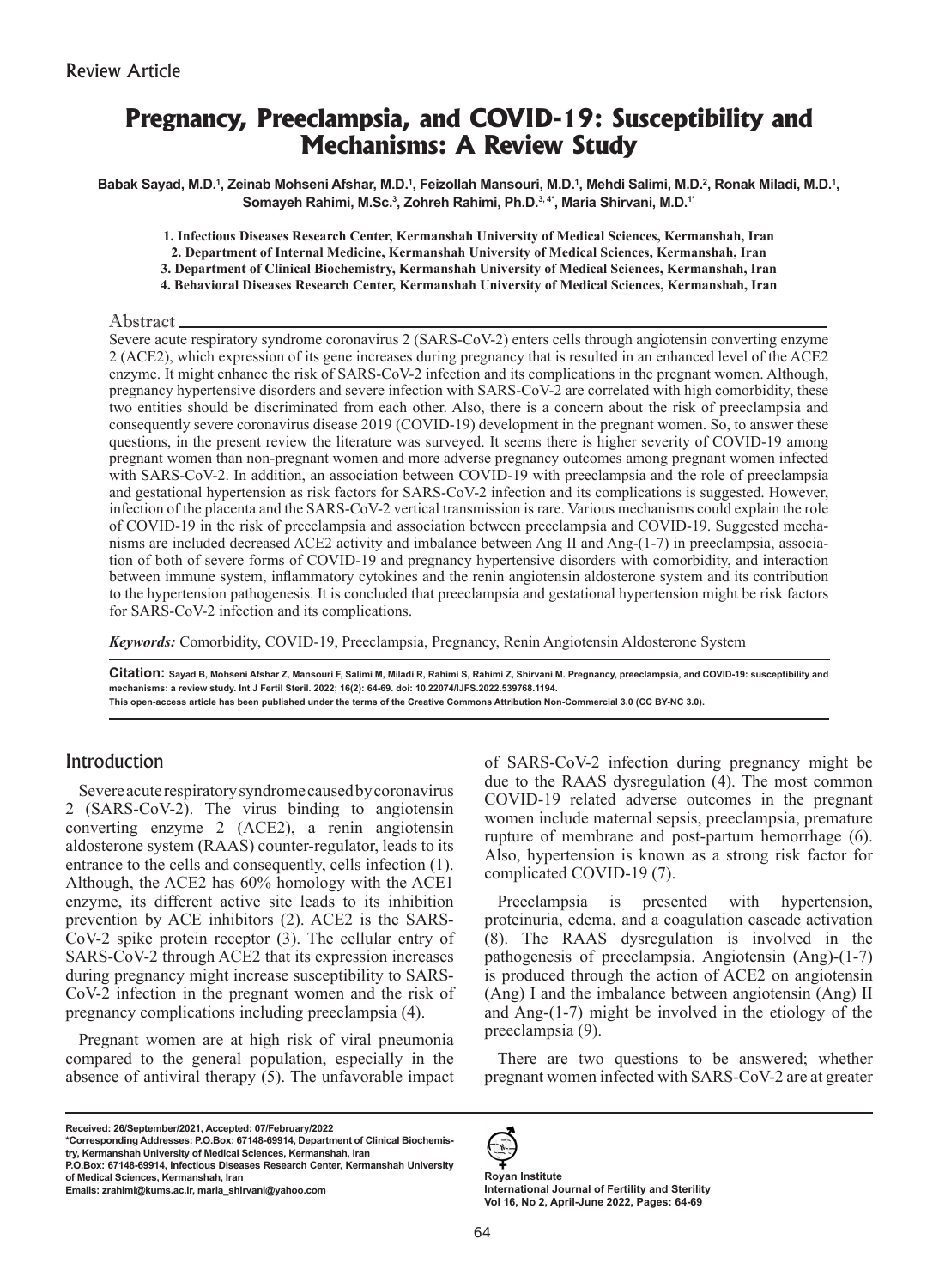risk of preeclampsia; and whether preeclampsia could be a risk factor for developing severe COVID-19. Therefore, the aims of this retrospective study were to review: i. The susceptibility of pregnant women to COVID-19, ii. The outcome of SARS-CoV-2 infection in pregnancy and preeclampsia as a pregnancy complication, and iii. The role of preeclampsia as a risk factor for infection with SARS-CoV-2 and its complications and its possible mechanisms.

#### **The RAAS pathway**

The RAAS pathway consists of renin, angiotensinogen (AGT), ACE/ACE1, ACE2, angiotensin II type 1 receptor (AT1R) and angiotensin II type 2 receptor (AT2R) components. All these components exist in both systemic and local/tissue RAAS; however, the regulation of local RAAS is independent from the systemic RAAS that is found in many tissues such as kidneys, heart, lungs and blood vessels (10). This enzyme, renin, degrades AGT to inactive Ang I decapeptide. The ACE catalyzes the conversion of Ang I, a decapeptide, to Ang II, an active vasoconstrictor octapeptide. The Ang II elevates the aldosterone secretion and consequently increases blood pressure and inhibits the renin secretion. The ACE2 degrades Ang I into angiotensin (Ang)-(1-9) and also, Ang II to Ang-(1-7) peptides. The Ang-(1-7) exerts its vasodilatory, apoptotic and antiproliferative effects by binding to a G-protein coupled receptor, Mass receptor (11).

#### **Preeclampsia**

Preeclampsia, a complication of pregnancy with unknown etiology, is defined as the presence of hypertension and proteinuria after 20 weeks of gestation in a woman that has previously been normotensive. The preeclampsia diagnosis is a challenge, since nonspecific signs detection basement. However, some biomolecules such as anti-angiogenic markers, renin angiotensin system related markers, immunological markers, metabolic markers, and endocrine markers have been suggested for early preeclampsia diagnosis (12). Dysfunction of the maternal vascular endothelium and abnormal placentation are risk factors for susceptibility to preeclampsia (13). Hypertension is the most serious clinical symptom of preeclampsia that affects mothers and fetus health. Thrombocytopenia, disseminated intravascular coagulation (DIC), and platelet aggregation are known to be associated with preeclampsia (14).

The criteria of preeclampsia diagnosis include high systolic and diastolic blood pressure (≥140 mmHg, and  $\geq$ 90 mmHg, respectively), the protein excretion > 300 mg in 24 hours, the ratio of urine protein: creatinine of more than 0.3 and the presence of  $\geq 30$  mg/dl protein in a randomly provided urine sample (1+ reaction on a standard urine dipstick). Severe preeclampsia is defined as a blood pressure higher than 160/110 mmHg, more than 3+ urine protein, visual disturbances, headache,

upper abdominal pain, increased serum creatinine and transaminases, thrombocytopenia and restriction of fetalgrowth. Preeclampsia <34 weeks, gestation is defined as early-onset preeclampsia (8).

#### **The RAAS dysregulation and preeclampsia**

In a normal pregnancy the RAAS stimulation results in the increased plasma levels of renin and aldosterone. During pregnancy, pregnant women remain normotensive even in the presence of a two times increase in the Ang II level that could be due to the resistance to the Ang II presser effects and the AT1R down-regulation (15). The angiotensin peptides of Ang II and Ang IV act through the AT2R and angiotensin type 4 receptor (AT4R), respectively. The high expression of both AT2R and AT4R in the early stage of pregnancy contributes to normal placenta formation (16).

The renin angiotensin aldosterone system in the preeclamptic women is suppressed and vascular resistance increases, so, the hypervolemia, a physiologic condition in pregnancy, could not develop. In this pregnancy complication, the RAAS perturbation is correlated with an enhanced vascular responsiveness to Ang II (15). According to a hypothesis the presence of hypertension and proteinuria in the preeclampsia can be attributed to the imbalance in the RAAS and increased abdominal pressure, which may lead to functional or structural renal injuries (17).

The levels of Ang I, Ang II, and Ang-(1-7) peptides are increased during a normal pregnancy. In physiological pregnancy, increased activity of the RAAS is accompanied by reduced hypertensive Ang II function. So, in a normal pregnancy, the reduced hypertensive effect of Ang II along with increased aldosterone secretion allows the proper blood volume circulation in the vascular bed. The main mechanisms that maintain proper organ perfusion for the placenta during pregnancy are the enhanced circulating blood volume and cardiac output. However, in gestational hypertension, decreased the RAAS activity and enhanced sensitivity to Ang II effects have been detected. In preeclampsia, low activity of the RAAS results in the decrease of circulating blood volume and cardiac output reduction. Consequently, these alterations lead to the blood flow decrease in the kidney and placenta that will accompany with an abnormal placental development and followed by impaired intrauterine fetal growth (18).

In an advanced and severe form of preeclampsia, some clinical symptoms such as cerebral edema, hemolysis, renal failure, low platelets count, and elevated liver enzymes, are observed. The profile of RAAS components in the preeclamptic women is greatly different from healthy pregnant women; for example, the vasodilator Ang-(1-7) peptide is significantly decreased in the preeclampsia. The Ang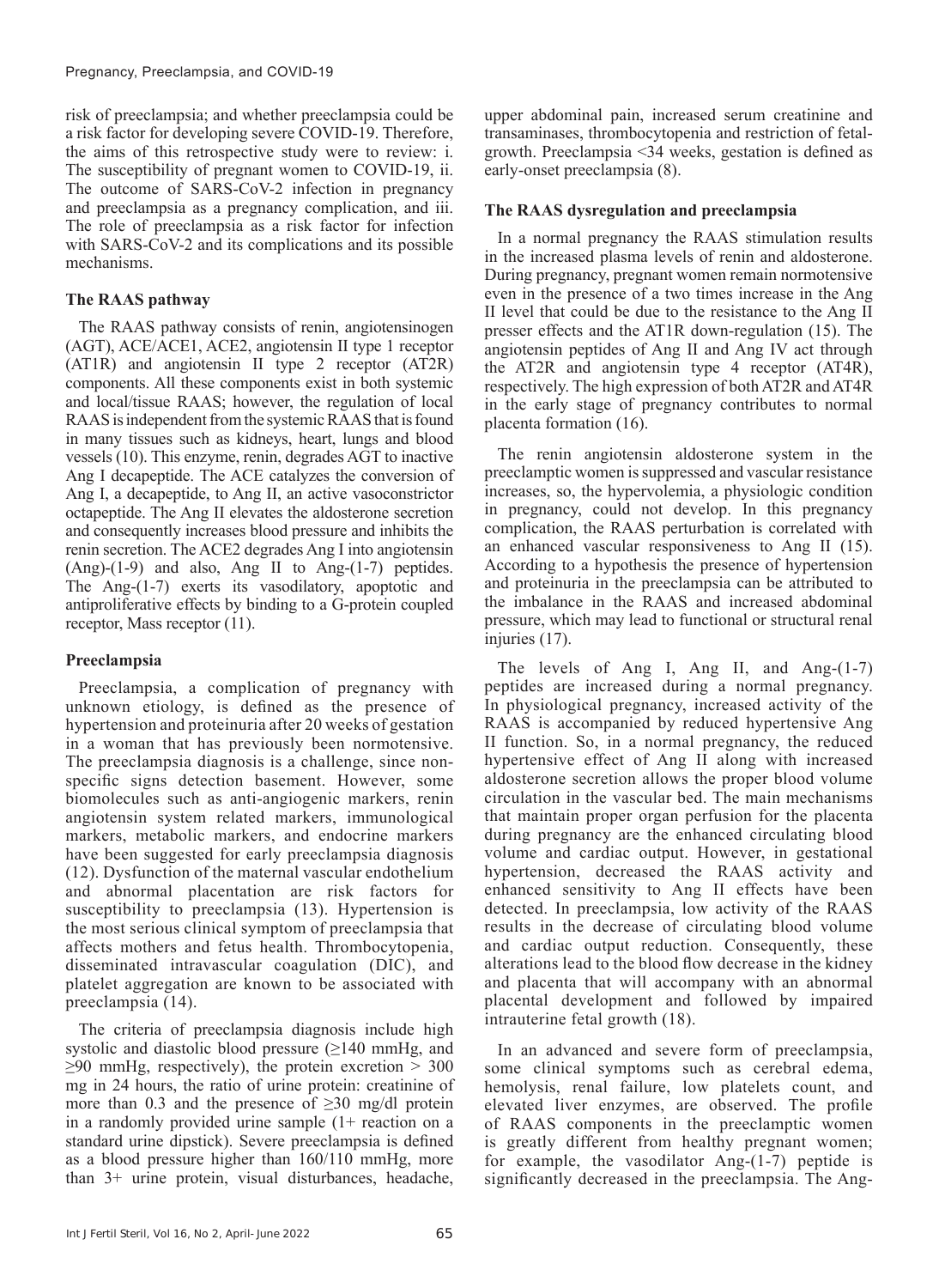(1-7) vasodilator peptide plays a significant role in human pregnancy and along with effect on the renal vascular resistance and renal function, might contribute in the physiologic vasodilation occurring during the pregnancy. The imbalance between levels of Ang II and Ang-(1-7) might be involved in the preeclampsia etiology. Although, dysregulated RAAS contributes to the preeclampsia risk, the triggering factor of RAAS imbalance is still unknown (9, 19).

Systemic inflammation activates the immune response in the brain. There is an interaction between the immune system and the RAAS in the central nervous system which is a contributing factor in the pathogenesis of hypertension. The RAAS and inflammatory factors act synergistically in blood pressure regulation in the brain (20).

#### **Preeclampsia and COVID-19**

A survey of 42 consecutive pregnancies indicated 34 cases with non-severe and 8 with severe COVID-19 (Table 1). A preeclampsia-like syndrome in the 6 out of 8 ICU admitted pregnant patients were reported of SARS-CoV-2 affected (21). Moreover, the symptoms of patients with severe COVID-19 were similar to those of preeclampsia. However, no preeclampsia-like symptoms were detected among 34 mildly COVID-19 pregnancies affected. Due to the small sample size and the possible effect of confounding factors, data interpretation needs more caution (22). Furthermore, in a population of 23 UK pregnant women, preeclampsia occurred in 10.5% of patients in the third trimester, one of which even developed liver dysfunction, HELLP and DIC (23). These patients that were included multi ethnic suffered from confirmed COVID-19 with mild symptoms. Since, proteinuria could be associated with severe COVID-19 infection, false positive

diagnoses of preeclampsia, might be possible (24). In a report of 2184 pregnant women that 33.2% of them diagnosed with COVID-19 and among them there were 123 women with preeclampsia of which 8.1% had COVID-19, a strong association between COVID-19 with preeclampsia, especially in nulliparous women was detected. This study suggested preeclampsia and gestational hypertension are strong risk factors for SARS-CoV-2 infection and its complications (25). In a meta-analysis among pregnant women with SARS-CoV-2 infection, preeclampsia was one of the risk factors that were correlated with the severe COVID-19 complications such as admission to the intensive care unit (ICU), invasive ventilation and maternal death (26). A case of severe hypertension and heart failure in a woman whose delivery was complicated with both preeclampsia and SARS-CoV-2 was reported to occur after delivery and discharge from the hospital (27). Furthermore, a maternal death occurred in a delivery complicated by preeclampsia and the concomitant presence of postpartum COVID-19. Although, during the delivery patient was asymptomatic for COVID-19, she rapidly developed a severe respiratory distress and coagulopathy very soon after postpartum (28). Also, a pregnant patient concomitantly diagnosed with COVID-19 and preeclampsia has been reported with severe features and preterm birth (29). However, in a report of 9 pregnant women with COVID-19 from Wuhan, China, these women did not show a severe clinical characteristic of COVID-19 pneumonia and were similar to non-pregnant women with COVID-19 pneumonia and only one patient developed preeclampsia (30). Among 20 pregnant women from Peru with confirmed SARS-CoV-2 infection who developed preeclampsia, the severe respiratory symptoms of COVID-19 were absent and 80 % of patients were asymptomatic (31).

| Table 1: Characteristics of studies reported pregnant women with and without preeclampsia infected with confirmed COVID-19 |  |
|----------------------------------------------------------------------------------------------------------------------------|--|
|----------------------------------------------------------------------------------------------------------------------------|--|

| ـ ت       |                         |                                               |                                                 |               |       |                            |                                                   |              |           |  |  |
|-----------|-------------------------|-----------------------------------------------|-------------------------------------------------|---------------|-------|----------------------------|---------------------------------------------------|--------------|-----------|--|--|
| Reference | Pregnant<br>women $(n)$ | <b>Pregnant women</b><br>with COVID-19<br>(n) | Severity of COVID-19 in pregnant<br>women $(n)$ |               |       | Preeclamptic<br>women with | Severity of COVID-19 in<br>preeclamptic women (n) |              |           |  |  |
|           |                         |                                               | Non-severe                                      | <b>Severe</b> | Death | $COVID-19(n)$              | Non-severe                                        | Severe Death |           |  |  |
| 21        | 42                      | 42                                            | 34                                              | 8             | 0     | 6                          |                                                   | 6            |           |  |  |
| 23        | 6779                    | 23                                            | 15                                              | 8             |       |                            |                                                   |              |           |  |  |
| 25        | 2184                    | 725                                           | $292*$                                          | <b>NA</b>     | NA    | 59                         | $22^{$                                            | <b>NA</b>    | <b>NA</b> |  |  |
| 26        | 67,271                  | 41,664                                        | <b>NA</b>                                       | <b>NA</b>     | 339   | 316                        | <b>NA</b>                                         | 316          | <b>NA</b> |  |  |
| 28        |                         |                                               |                                                 |               |       |                            |                                                   |              |           |  |  |
| 29        |                         |                                               |                                                 |               |       |                            |                                                   |              |           |  |  |
| 30        |                         |                                               |                                                 |               |       |                            |                                                   |              |           |  |  |
| 31        | 20                      | 20                                            | 20                                              | $\Omega$      |       | 20                         | 20                                                |              |           |  |  |
| 36        |                         |                                               |                                                 |               |       |                            |                                                   |              |           |  |  |
| 37        |                         |                                               |                                                 |               |       |                            |                                                   |              |           |  |  |

**Reference number 26 was a meta-analysis. Severe disease includes Intensive Care Unit admission. \*; Complicated with acute fatty liver of pregnancy and acute kidney injury, # ; 433**  women were symptomatic, ##; 37 women were symptomatic, and NA; Not available.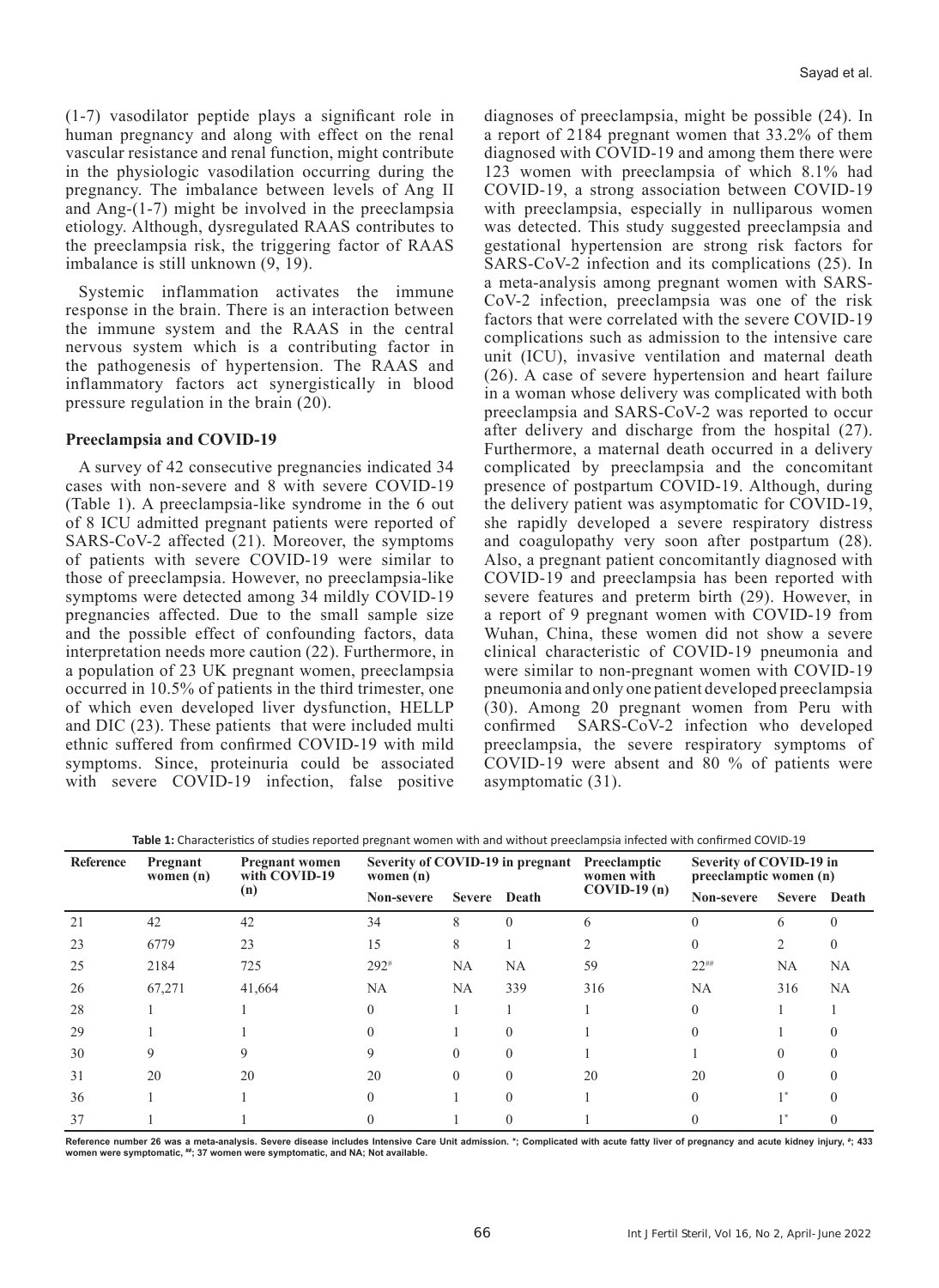In general, older age and the presence of greater number of comorbidities were associated with the COVID-19 severity (32). Gestational hypertension as a comorbidity factor is correlated to the severity of COVID-19. SARS-CoV-2 infection reduces the ACE2 availability on the surface of cells through targeted degradation of ACE2 via the clathrin-mediated endocytic pathway. In addition, SARS-CoV-2 affects other components of the RAAS including ADAM metallopeptidase domain 17, ADAM17. This enzyme cleaves the membrane-bound ACE2 receptors and downregulates them. On the other hand, RAAS dysregulation is associated with adverse pregnancy outcomes, especially preeclampsia and restriction of fetal growth. It has been suggested that the unfavorable impact of infection with SARS-CoV-2 on the pregnancy might be due the RAAS pathway disruption, which is the results of degradation and decreased availability of ACE2 by virus binding. Since, the SARS-CoV-2 enters the cells by binding to the ACE2, whose expression is enhanced during pregnancy; ACE2 might contribute to the increased susceptibility of pregnant women to SARS-CoV-2 infection. Moreover, COVID-19 could increase the risk of pregnancy adverse outcomes (4).

Association of preeclampsia with COVID-19 and its severity might be interpreted by the significantly lower levels of Ang-(1-7) peptide during complicated pregnancy, preeclampsia, and dysregulation of placental ACE2 by SARS-CoV-2 (33). Excess amount of ACE2 is expressed in the syncytiotrophoblast, the cytotrophoblast, the endothelium and the villi vascular smooth muscle, which mainly regulates blood pressure and fetus development. It has been suggested that intrauterine SARS-CoV-2 infection might alter the ACE2 expression and increased the Ang II level in the placental villi that lead to preeclampsia. COVID-19 is correlated with cytokine storm and hypercoagulability (34). Also, proinflammatory cytokines have been elevated in the both COVID-19 and preeclamptic patients. Furthermore, the hyperinflammatory state in preeclamptic women has been confirmed with maternal high serum ferritin levels (35).

Acute fatty liver of pregnancy (AFLP) is a rare variant of preeclampsia with an incidence rate of 1 in 13000 that could result in the mother and fetus mortality. There are two case reports of pregnant women in the late pregnancy who simultaneously had severe preeclampsia complicated by AFLP and acute kidney injury following infection with SARS-CoV-2. The women recovered and discharged from hospital. In pregnant women the SARS-CoV-2 infection can predispose them to hepatic dysfunction. The necessity of health care and awareness of complex synergistic interaction between COVID-19 and hypertensive disorders of pregnancy are considerable that in the patient with AFLP and multi-organ dysfunction are remarkable and more important (36, 37).

#### **Pregnancy and the severity of COVID-19**

Pregnant patients infected with SARS-CoV, and Middle

East Respiratory Syndrome (MERS)- CoV had more adverse outcomes of pregnancy, including intrauterine growth restriction, spontaneous miscarriage, and premature delivery. And also, the rate of mortality among infected pregnant patients was more than the general infected population (25 vs. 10%, respectively) (23). Among French pregnant women, mostly symptomatic it was revealed that COVID-19 can be serious and acute in pregnant women. Although, the most serious COVID-19 was observed in women with the highest rates of comorbidities such as obesity, diabetes mellitus, hypertension, and advanced age (33). A retrospective study was conducted to compare clinical outcomes and the results of laboratory tests of COVID-19 infected pregnant women of  $\geq$  20 weeks gestational age with non-pregnant women from four large hospitals of France and Belgium. This study found a significant high risk of ICU admission among pregnant women in comparison with non- pregnant women. Also, they did not report mortality in the groups (38). This study along with a report from Iran with 7 out of 9 deaths due to severe COVID-19 in their pregnant women (39) and one study from Sweden with higher risk of ICU admission in the pregnant and postpartum women with COVID-19 in comparison with non-pregnant women (40) indicated more severe outcomes of COVID-19 in pregnant women than their non-pregnant women. However, Blitz et al. (41) evaluated the data from a large hospital system in the New York State, USA among hospitalized women with COVID-19 and reported that the risk of ICU admission in the pregnant women was not higher than the non-pregnant women. In a retrospective study of Wuhan, China patients (n=82), an increase in the COVID-19 susceptibility and its severity were not observed in the pregnant women (n=28) in comparison with the non-pregnant women  $(n=54)$  (42).

#### **Maternal COVID-19 and placental infection**

The infection of the placenta and SARS-CoV-2 vertical transmission is rare. In a meta-analysis including 1316 pregnant women infected with SARS-CoV, MARS-CoV, and SARS-CoV-2, no transmission of CoVs from the mother to the fetus was detected (43). In the Di Mascio et al. study, analysis of a small number of cases (n=41) suggested that COVID-19 was associated with a higher preterm birth rate, preeclampsia, cesarean delivery, and prenatal death, with no clinical evidence of vertical transmission (27). Also, no evidence of vertical transmission through intrauterine infection in the COVID-19 pneumonia affected woman in the late pregnancy was found (30). However, significant abnormalities in the placenta morphology have been detected among COVID-19 infected patients (44). Examination of 16 placentas from mothers with COVID-19, including 15 live births and one intrauterine fetal death that demonstrated an increased prevalence of maternal vascular malperfusion in the COVID-19 patients, placentas compared with controls, a pattern indicative of injury of the placenta that is associated with adverse perinatal outcomes (45). Although, one COVID-19 infected pregnant woman in the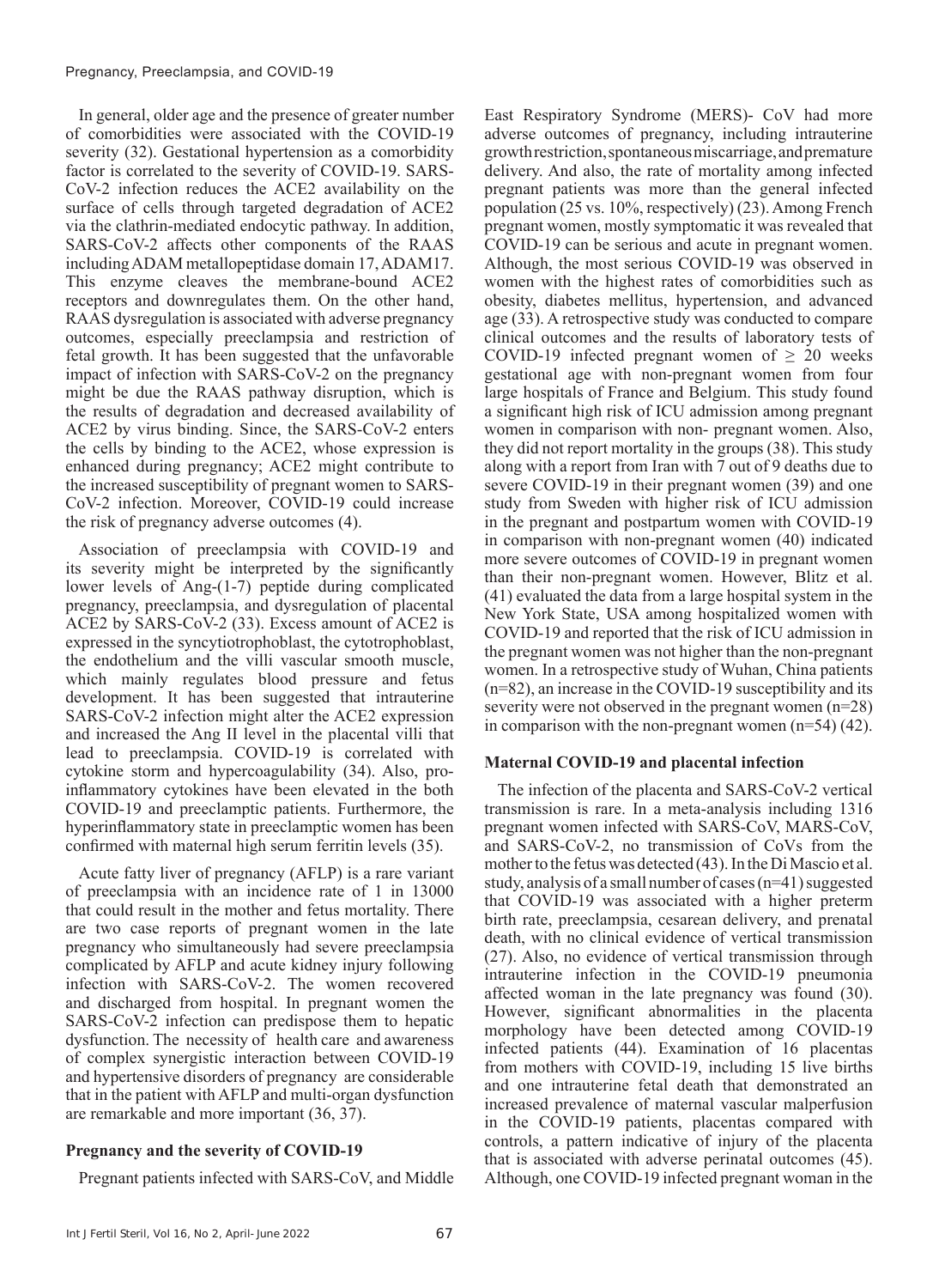second trimester was reported that placental infection and severe early-onset preeclampsia were detected. This study suggested that COVID-19 might contribute to placental inflammation and consequently result in early-onset preeclampsia. Both infections with SARS-CoV-2 and hypertensive disorders of pregnancy decrease the ACE2 activity which leads to enhanced tissue levels of Ang II. It seems that RAAS dysregulation in the COVID-19 patients might contribute to hypertensive complications of pregnancy such as preeclampsia; and COVID-19 may increase the severity of these complications by infecting the placenta (46). The ACE2 is involved in the placentation and also plays a role in the multiple pregnancy adverse outcomes, including miscarriage, ectopic pregnancy, and preeclampsia. Regarding its presence in the placenta, it is likely SARS-CoV-2 might bind to ACE2, which leads to infection and affecting placental function and fetal development; this entity should be elucidated (44).

#### **Diagnostic and therapeutic roles of exosomes in COVID-19 and preeclampsia**

Exosomes are nano-sized extracellular vesicles that are secreted by all cell types and have structural similarities with viruses. Exosomes are secreted by cells infected with viruses and mediated in communication between infected and un-infected cells. Also, the contents of exosomes induce the inflammation through activation of the receptors of the cells. So, it seems exosomes be involved in the propagation of the SARS-CoV-2 and inflammation induction contributing to organ dysfunction in the severe COVID-19. Also, theses extracellular vesicles are involved in the pathogenesis of pregnancy complications such as preeclampsia. Due to modulation of the production and composition of exosomes by SARS-CoV-2, they can be used for COVID-19 diagnosis and also could have therapeutic benefits in the COVID-19. The engineered exosomes can be used as a therapeutic tool for different, diseases (47, 48). The exosomal contents can be released into the circulation. This various content can be acted as potential diagnostic biomarkers. Exosomes can be used in the early detection of complications of pregnancy including preeclampsia. In preeclampsia, exosomes contain specific miRNA, DNA and proteins that secreted by trophoblasts and could help in the preeclampsia onset prediction much earlier than blood protein markers (48). Also, the engineered exosomes can be used as different antiviral therapeutics types including COVID-19 treatment.

## Conclusion

According to the literature, many studies reported higher severity of COVID-19 among pregnant women in comparison with non-pregnant women. And also, there are more adverse pregnancy outcomes such as intrauterine growth restriction, premature delivery, and spontaneous miscarriage in the pregnant women infected with SARS-CoV, and MERS-CoV. Also, an association between COVID-19 with preeclampsia and the role of

preeclampsia and gestational hypertension as risk factors for infection with SARS-CoV-2 and its complications is suggested. There were rare reports of placenta infection and SARS-CoV-2 vertical transmission. Although, many studies reported contribution of COVID-19 to placental inflammation and pregnancy complications such as preeclampsia, there are still some studies that indicated no increased in the COVID-19 severity among pregnant women. Discrepancies in the studies could be due to differences in the characteristics and prevalence of risk factors among populations or ICU admission threshold. More studies are necessary to confirm the greater COVID-19 severity in the pregnant women and its role in development of pregnancy complications. However, until then, COVID-19 is supposed to influence the pregnancy outcomes or susceptibility of pregnant women to severe forms of COVID-19 by the following mechanisms: i. In both SARS-CoV-2 infection and hypertensive disorders of pregnancy, including preeclampsia, the activity of ACE2 decreases, which results in increased Ang II, decreased Ang-(1-7) and imbalance between the levels of Ang II and Ang-(1-7). Therefore, COVID-19 might contribute to the pathogenesis of hypertensive disorders of pregnancy such as preeclampsia through RAAS dysregulation, which is itself a major mechanism of pregnancy hypertension. Ii. Severe forms of COVID-19 are associated with the presence of comorbidities; furthermore, hypertensive disorders of pregnancy are also related to comorbidities, which might explain the severity of COVID-19 in these patients. Iii. There is an interaction among the immune system, inflammatory cytokines and the RAAS and its contribution to the pathogenesis of hypertension. Among patients with COVID-19 and also in preeclamptic patients, there are increased pro-inflammatory cytokines and hyper-inflammatory state that could be considered in the evaluation of the disease severity in these patients.

## Acknowledgments

There is no financial support and conflicts of interest in this study.

## Authors' Contributions

B.S., Z.R.: Contributed to study conception and design, preparation of final manuscript, and writing of the manuscript. M.S., Z.M.A., F.M., M.Sh., R.M., S.R.; Contributed to the design, and writing the initial draft. Z.R., Z.M.A.; Editing and revising. All authors read and approved the final manuscript.

#### References

- 1. Ebrahimi A, Sayad B, Rahimi Z. COVID-19 and psoriasis: biologic treatment and challenges. J Dermatolog Treat. 2020: 1-5.
- 2. Touyz RM, Li H, Delles C. ACE2 the Janus-faced protein from cardiovascular protection to severe acute respiratory syndrome-coronavirus and COVID-19. Clin Sci (Lond). 2020; 134(7): 747-750.
- 3. Skarstein Kolberg E. ACE2, COVID19 and serum ACE as a possible biomarker to predict severity of disease. J Clin Virol. 2020; 126: 104350.
- 4. Verma S, Carter EB, Mysorekar IU. SARS-CoV2 and pregnancy: an invisible enemy? Am J Reprod Immunol. 2020; 84(5): e13308.
- 5. de Souza Silva GA, da Silva SP, da Costa MAS, da Silva AR, de